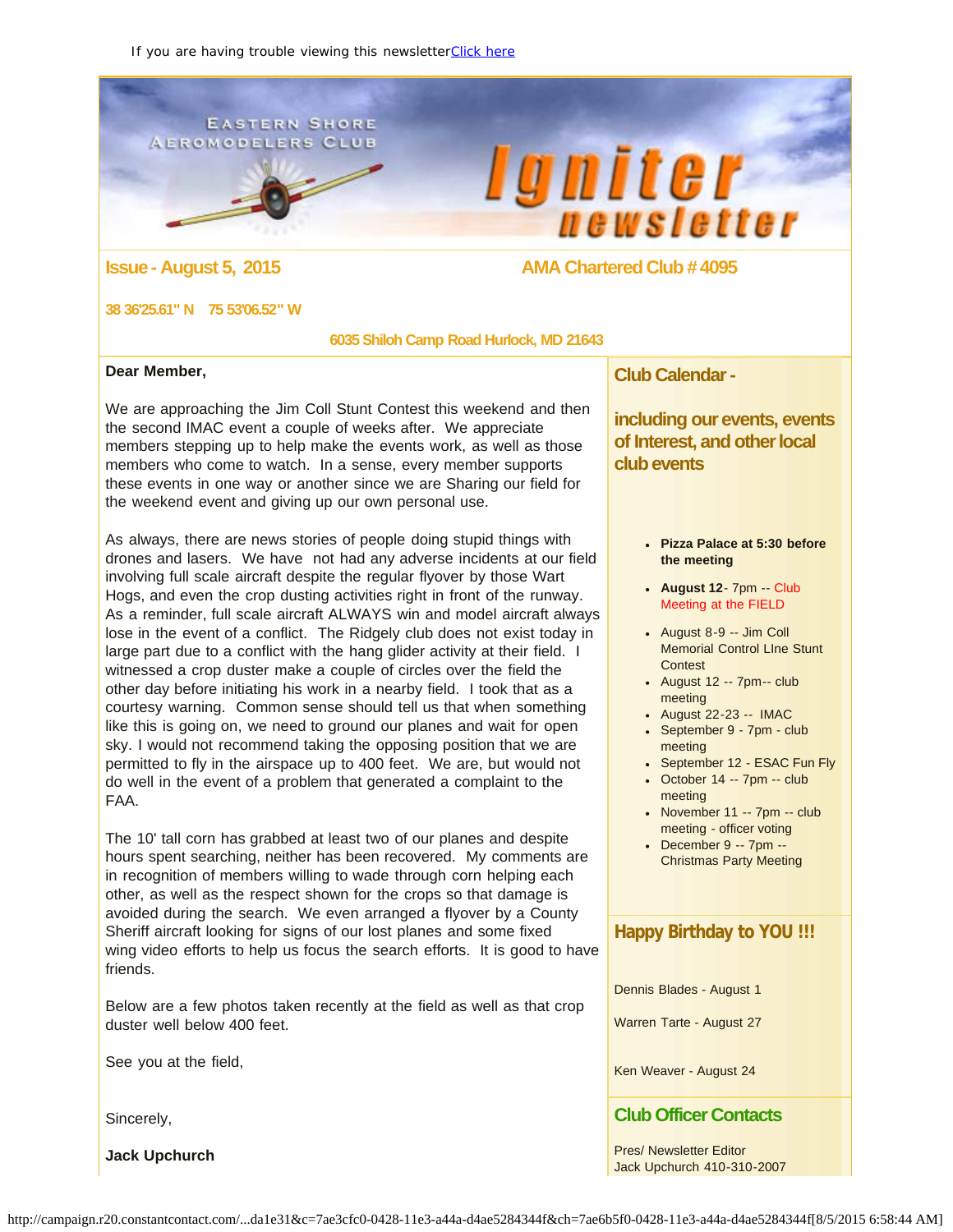

**crop dusting at the field**

V President Duane Lundahl 410-822-2486

Safety Officer George Fox 410-221-7584

Treasurer/ Membership Coordinator Jack Rosemere 410-330-4663

Instruction Coordinator Eric Johansen 410-463-0926

Field Marshall Skip Messick 443-521-2939

**Our local Hobby shop:** Members are encouraged to support our two local hobby stores:

Hobby Stop in Seaford.

Hobby Town in Easton. Located at 106 Marlboro Ave, Easton (in the Ledo Pizza / Rita's strip)

410-822-7801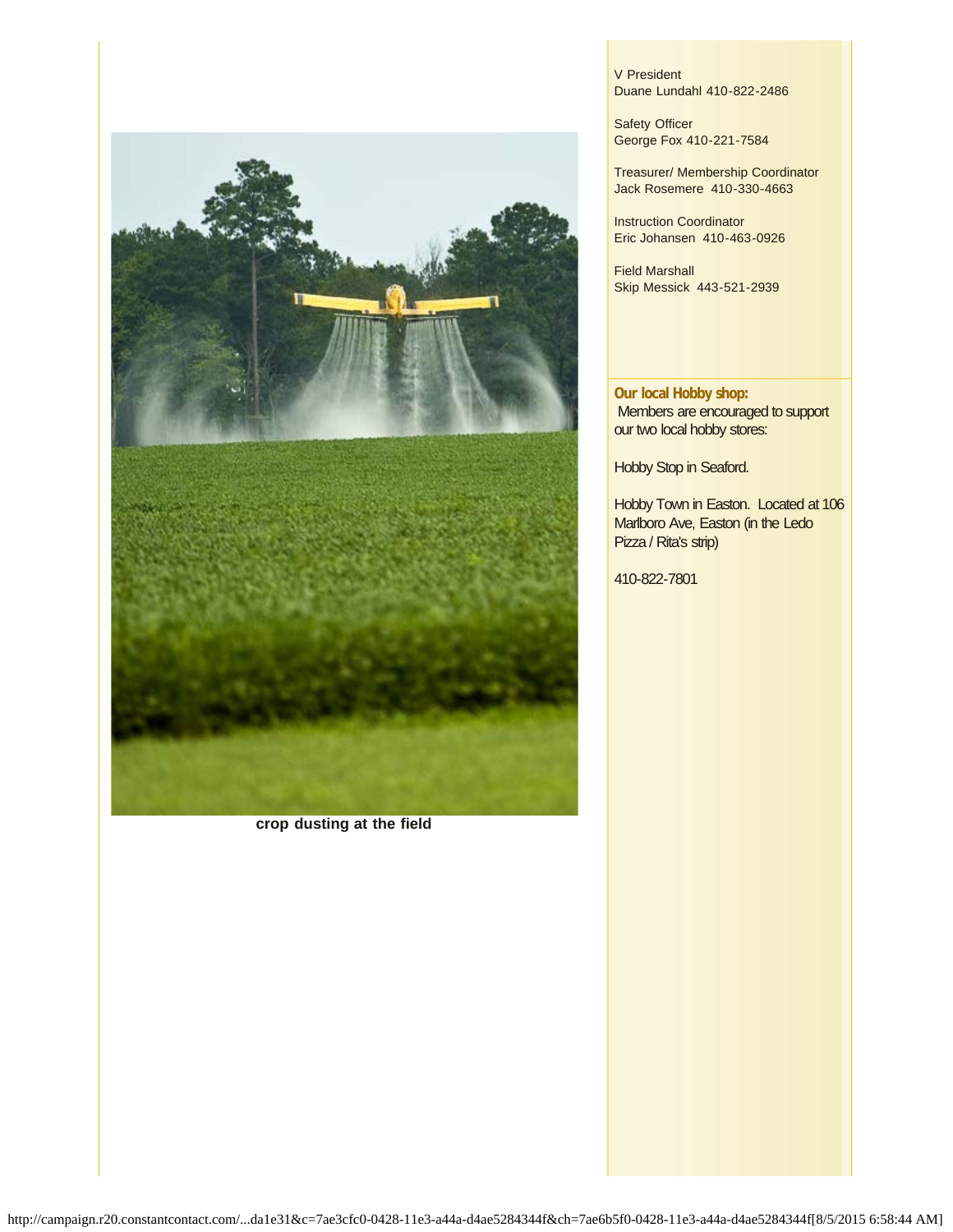

**practice**



doug young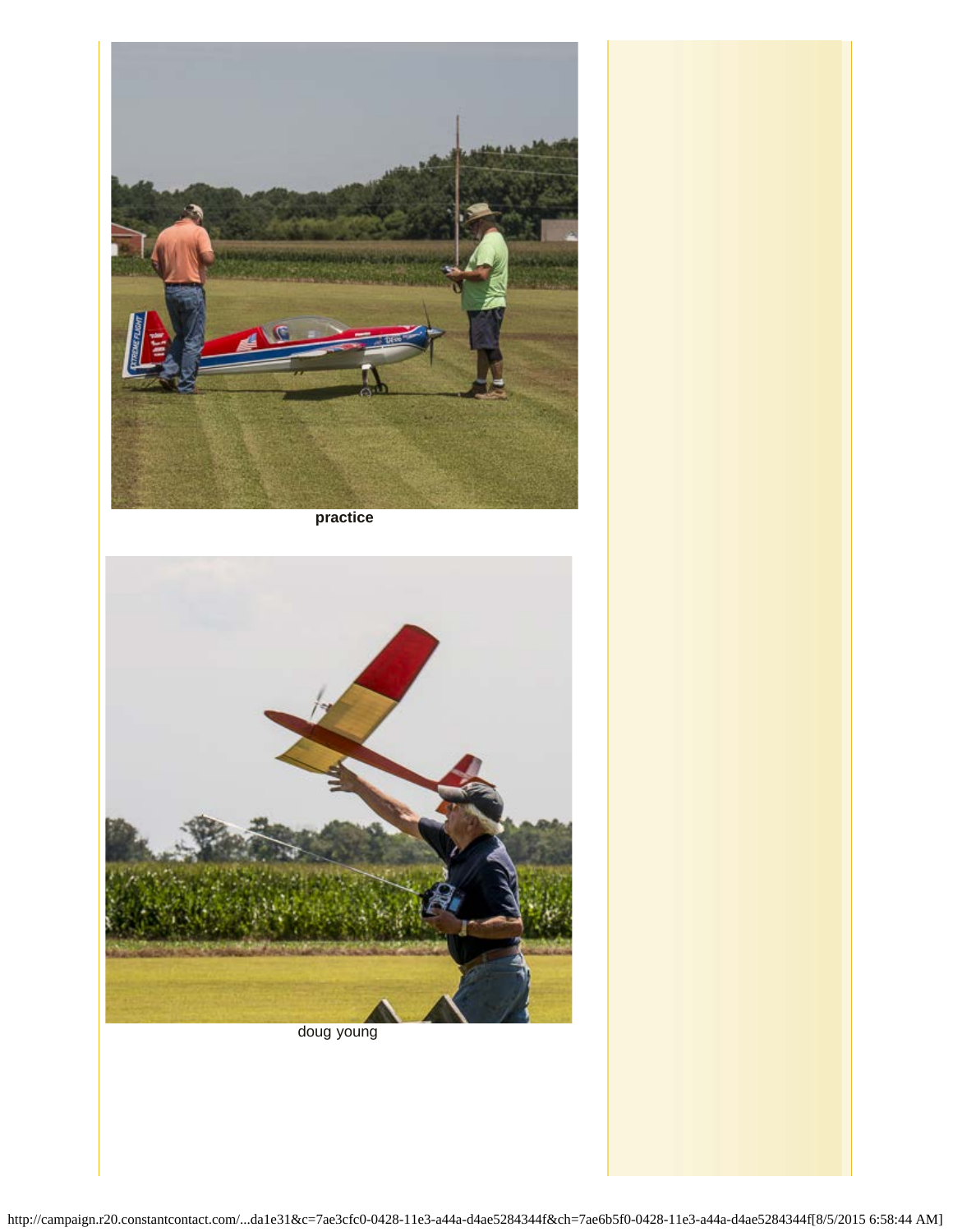

after

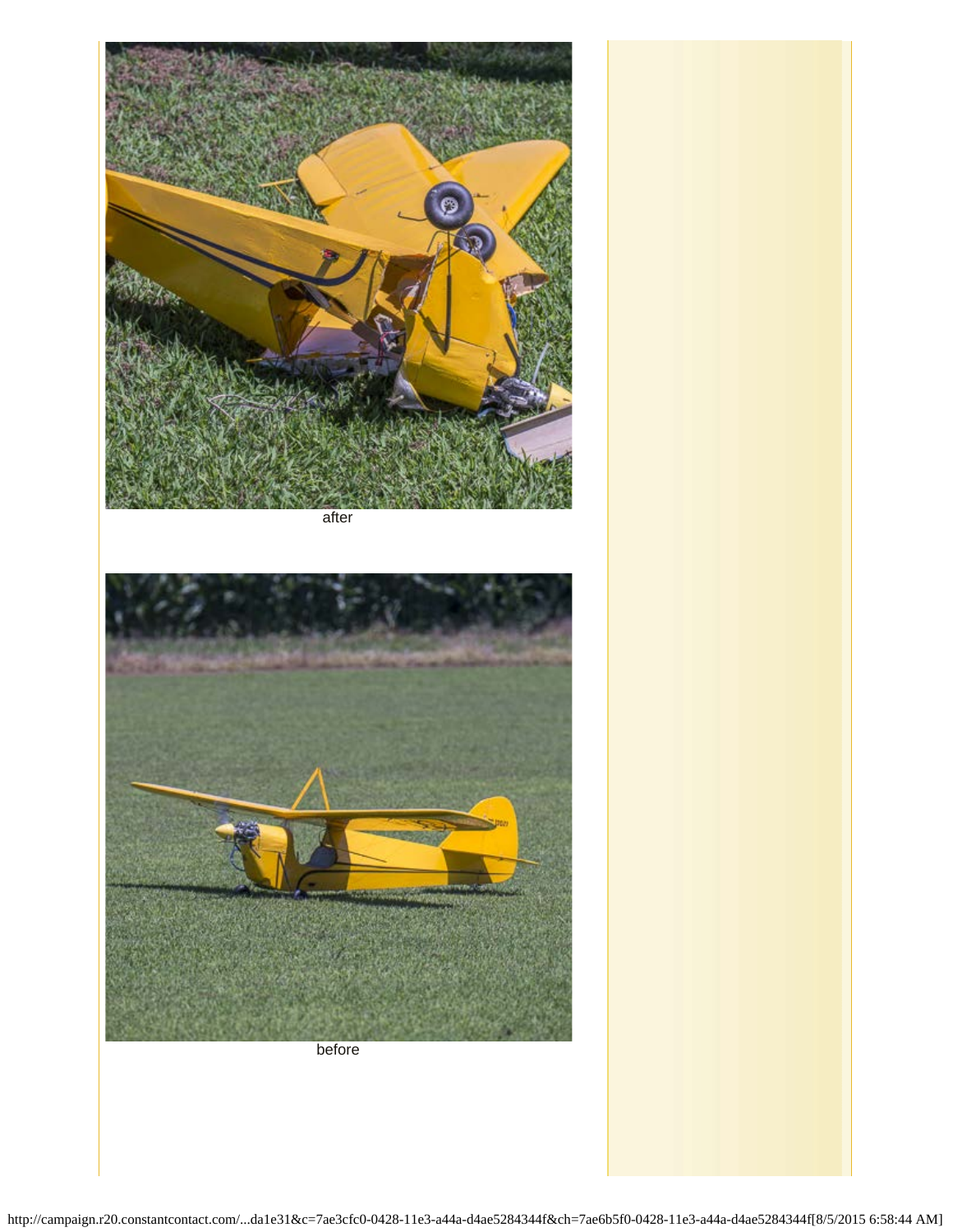

jacks back



safety in practice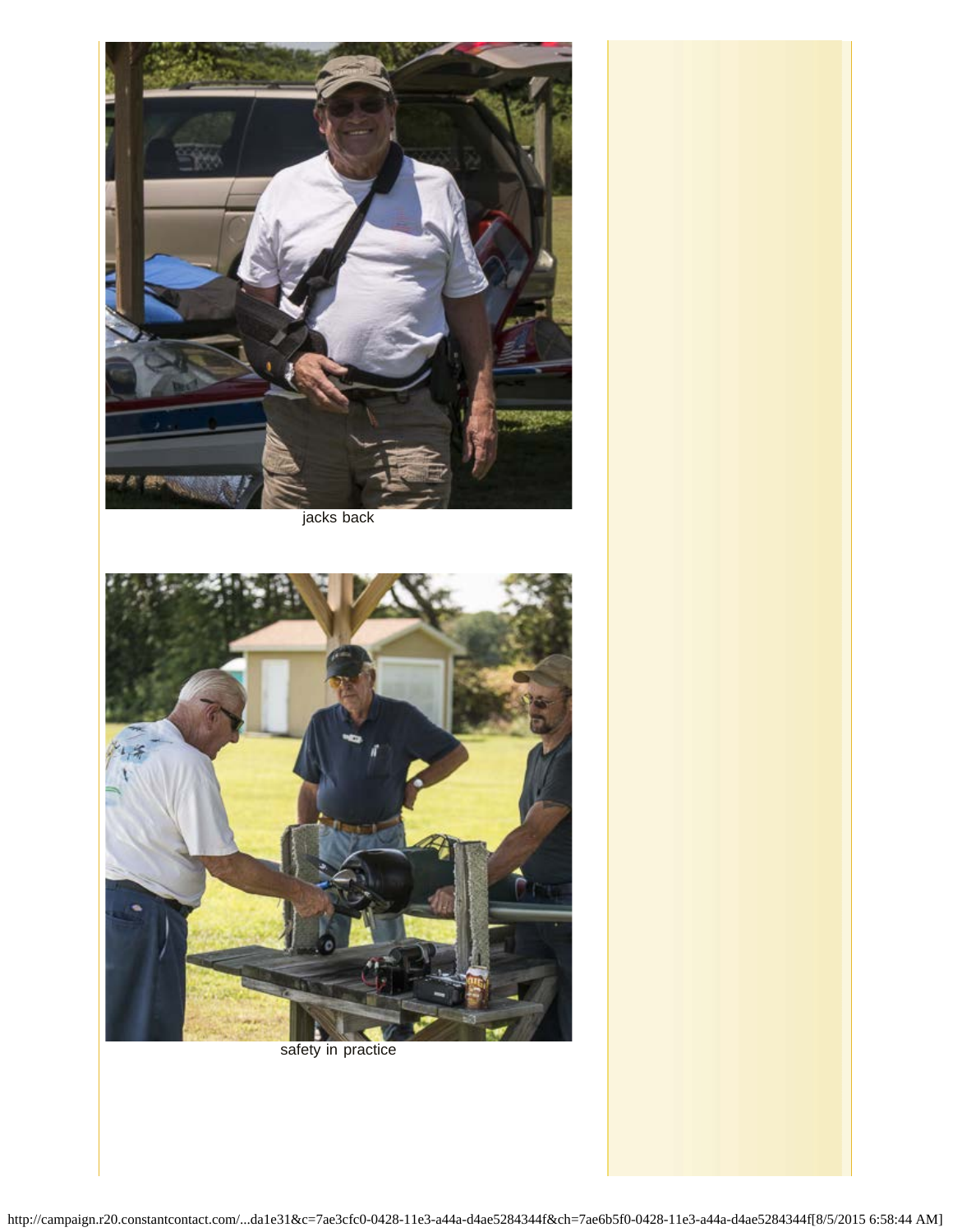

it flies



good neighbors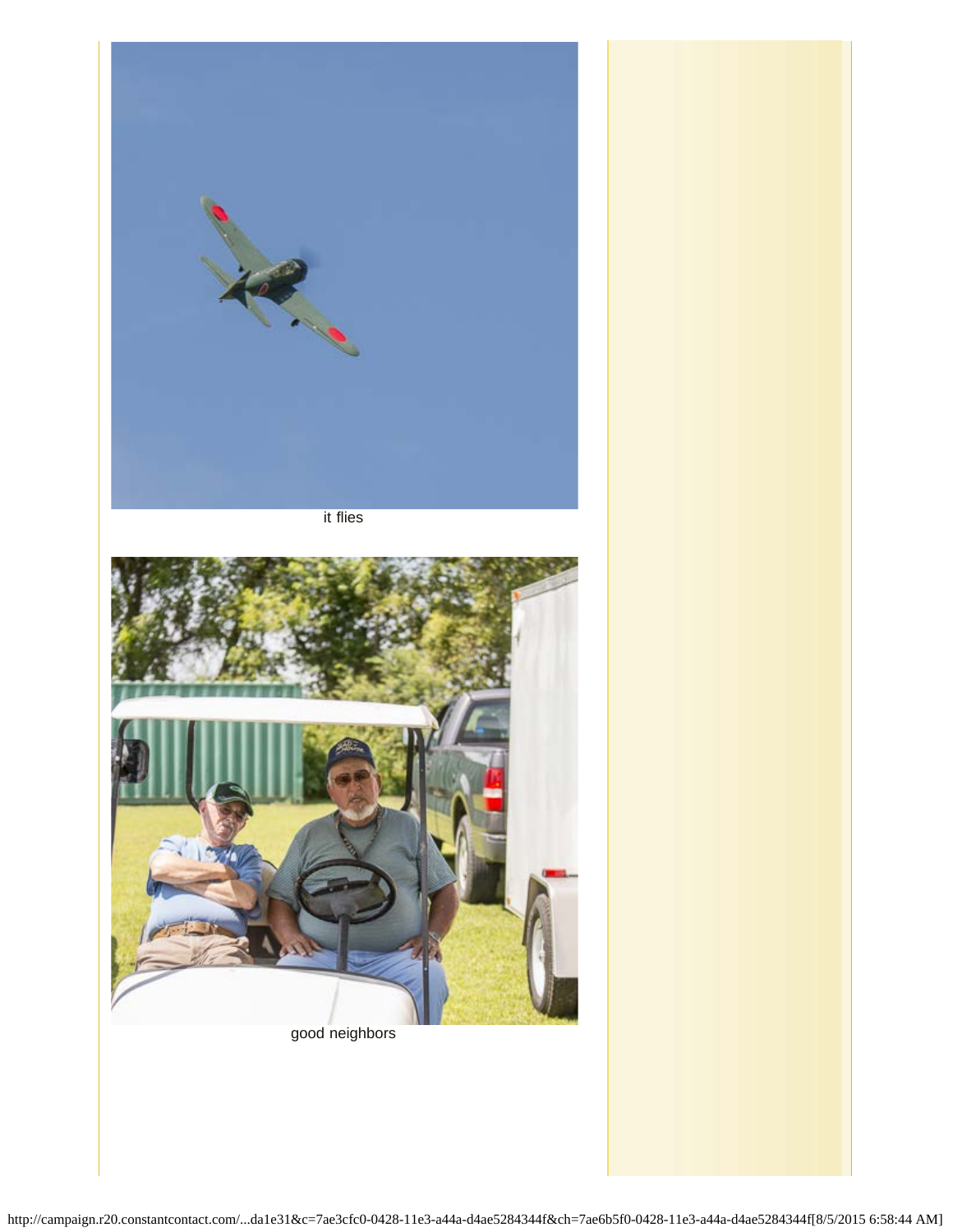

cub reborn

# A meeting was called to order . . .

At 6:45 pm on July 8 at the field. Our pizza was all eaten early and we took a chance that nobody would show up on time to find us done with our meeting. The Treasurer reported \$2284.33 in checking and \$2036.21 in savings.

The plans for the Jim Coll Control Line Stunt contest were reviewed. Field maintenance, trophies, change box, food and judging are all in place. Some score keepers and runners are still needed. We will offer a couple of side dishes donated by members to accompany the dogs and burgers. You know who you are if you volunteered some food for the weekend.

It was reported that a successful field lease negotiation session had resulted in the club exercising a 5 year option for continued use of the field through 2021 and obtaining an additional 5 year option for beyond that. Please don't forget to thank our landowner, Bob Humphries when you see him next. We have a great place to fly thanks to him, and the cost is reasonable. He could get more than \$750 per year renting the land out for watermelons, so every flight we take is part paid for by dues, part paid for through event donations and part gift from Bob. Remembering that we are guests in the neighborhood is always a good way of being welcome into the future.

There being no business, the meeting was adjourned at 7:05 pm.